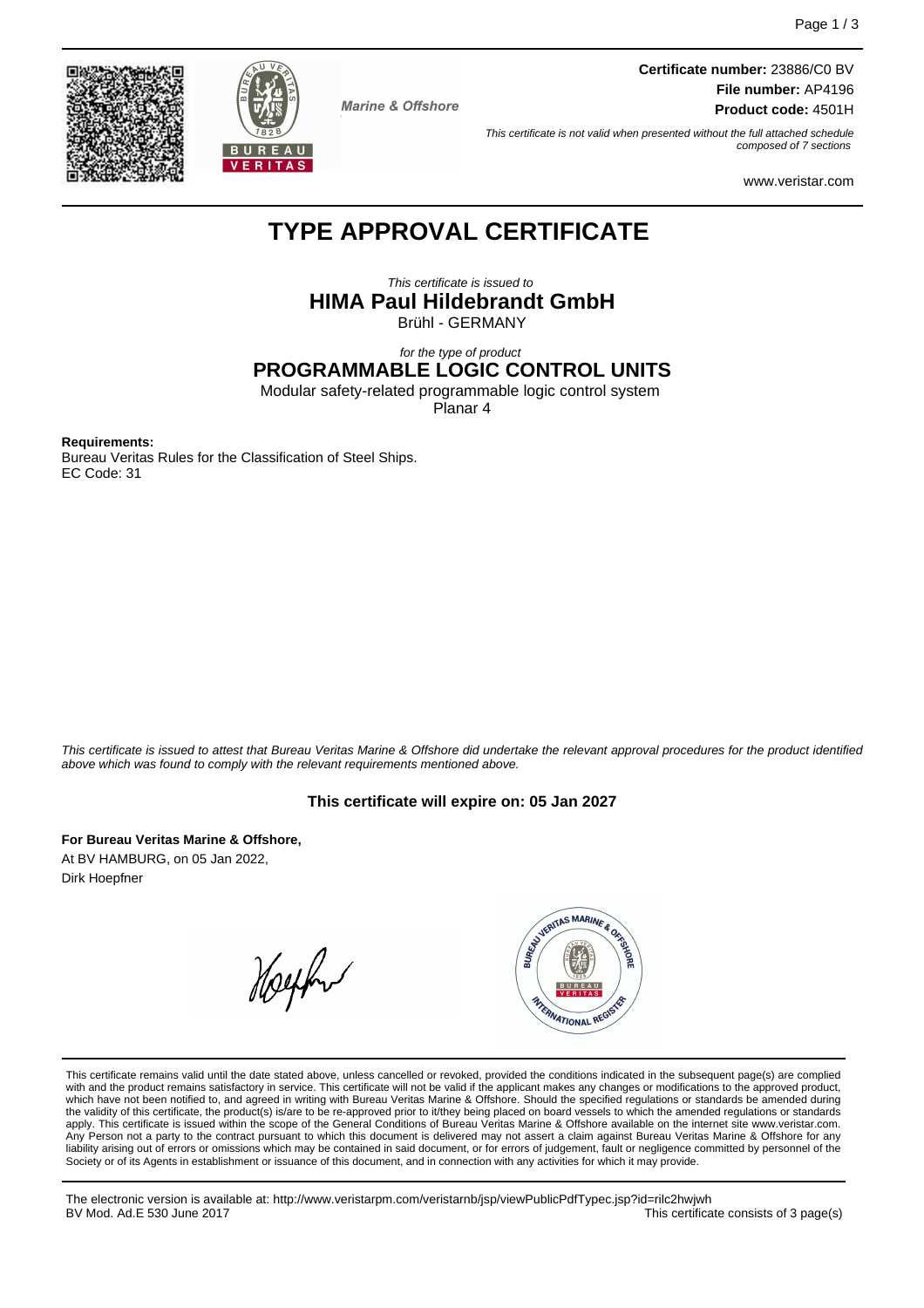# **THE SCHEDULE OF APPROVAL**

### **1. PRODUCT DESCRIPTION:**

The **Planar 4** is a modular safety-related programmable logic control system. A subrack with 21 slots will connect the modules and is for 19-inch rack installation.

#### **Modules:**

| <b>Designation</b>        | <b>Main characteristic</b>                              | <b>Hardware</b><br>revision | <b>IEC 61508</b> |
|---------------------------|---------------------------------------------------------|-----------------------------|------------------|
| 12100                     | 4-fold Input Module                                     | 20                          | SIL4             |
| 13110                     | 2-fold Input Module                                     | 20                          | SIL4             |
| 22100                     | 4-fold Output Module; 25V DC/3W                         | 20                          | SIL4             |
| 22120                     | Output Module; 25V DC/24W                               | 20                          | SIL4             |
| 22121                     | Output Module; 60V DC/24W                               | 20                          | SIL4             |
| 32100                     | 2-fold Relay Amplifier; 24V DC/ 120W or 24V AC/ 120VA   | 20                          | SIL4             |
| 32101                     | 2-fold Relay Amplifier; 48/60V DC/ 40W or 60V AC/ 240VA | 20                          | SIL4             |
| 32102                     | 2-fold Relay Amplifier; 110V DC/40W or 127V AC/500VA    | 20                          | SIL4             |
| 32103                     | 2-fold Relay Amplifier; 220V DC/40W or 230V AC/1000VA   | 20                          | SIL4             |
| 32110                     | 4-fold Relay Amplifier; 250V DC/ 40W or 250V AC/1000VA  | $\overline{20}$             | $SIL$ 2          |
| 42100                     | 4-fold AND Element                                      | 20                          | SIL4             |
| 42110                     | 8-fold AND Element                                      | 20                          | SIL4             |
| 42200                     | 4-fold AND, 2-fold OR Element Combination               | 20                          | SIL4             |
| 42300                     | 8-fold OR Element                                       | 20                          | SIL4             |
| 42400                     | 8-fold Blocking Element                                 | 20                          | SIL4             |
| 42500                     | 4-fold Selection Element                                | 20                          | SIL4             |
| 52100                     | Time Delay Element;                                     | 20                          | $SIL$ 3          |
| 52110                     | 4-fold Time Delay Element; 115s                         | 20                          | $SIL$ 3          |
| 62100                     | 2-fold analogue Limit Monitor; 0/420mA; 0/15V           | 16                          | $SIL$ 3          |
| 80105                     | <b>Communication Module; MODBUS</b>                     | 00                          |                  |
| 80106                     | Communication Module; Profibus DP                       | $00\,$                      |                  |
| 80107                     | Communication Module; Ethernet (OPC)                    | 00                          |                  |
| 80110                     | Reset Module, for reset of the error messages (ERR)     | 20                          |                  |
| 90100                     | 4-fold Fuse Module                                      | $\overline{20}$             |                  |
| 90300                     | 2-fold Bypass Module                                    | 20                          |                  |
| $24V$ DC<br>Power supply: |                                                         |                             |                  |

Degree of protection: IP20

#### **2. DOCUMENTS AND DRAWINGS:**

- 12100 (0128); 13110 (0128); 22100 (0128); 22120 (0128); 22121 (0128); 32100 (0128); 32101 (0128); 32102 (0128);

- 32103 (0128); 32110 (0128); 42100 (0128); 42200 (0128); 42300 (0515); 42400 (0128); 42500 (0128); 52100 (0128);

- 52110 (0128); 62100 (0908); 80105 (0128); 80106 (0312); 80107 (0128); 80110 (0128)

### **3. TEST REPORTS:**

- TÜV: 71368806b Rev. 1, dated: 2010-07-07; HB52768C, revision 2.0.1, dated: 1999-07-06; HB52768C-e1, dated: 2001-10-16;

HB52758, dated: June 29, 1998; HB86562T dated 2015-03-12; Revision List V 2.1.0 U 980619183027 dated 2015/03/12 - HIMA: P1 EV\_114, Revision A, dated: 08.04.2010

- EMV Rhein-Neckar: 5200-359 dated: 09.07.2010

- Mikes Product Service: E 14297-1-00 RG; E 14297-2-00 RG; E 15058-1-00 RG; E 15058-2-00 RG; E 15058-7-00 RG; E 15800-1-00 RG; E 15800-2-00 RG; E 16168-1-00 KO and E 16168-2-00 KO

For C0 version:

- EMV Rhein-Neckar: 5200-3110 dated 17.04.2020; 5200-388e dated 28.05.2021